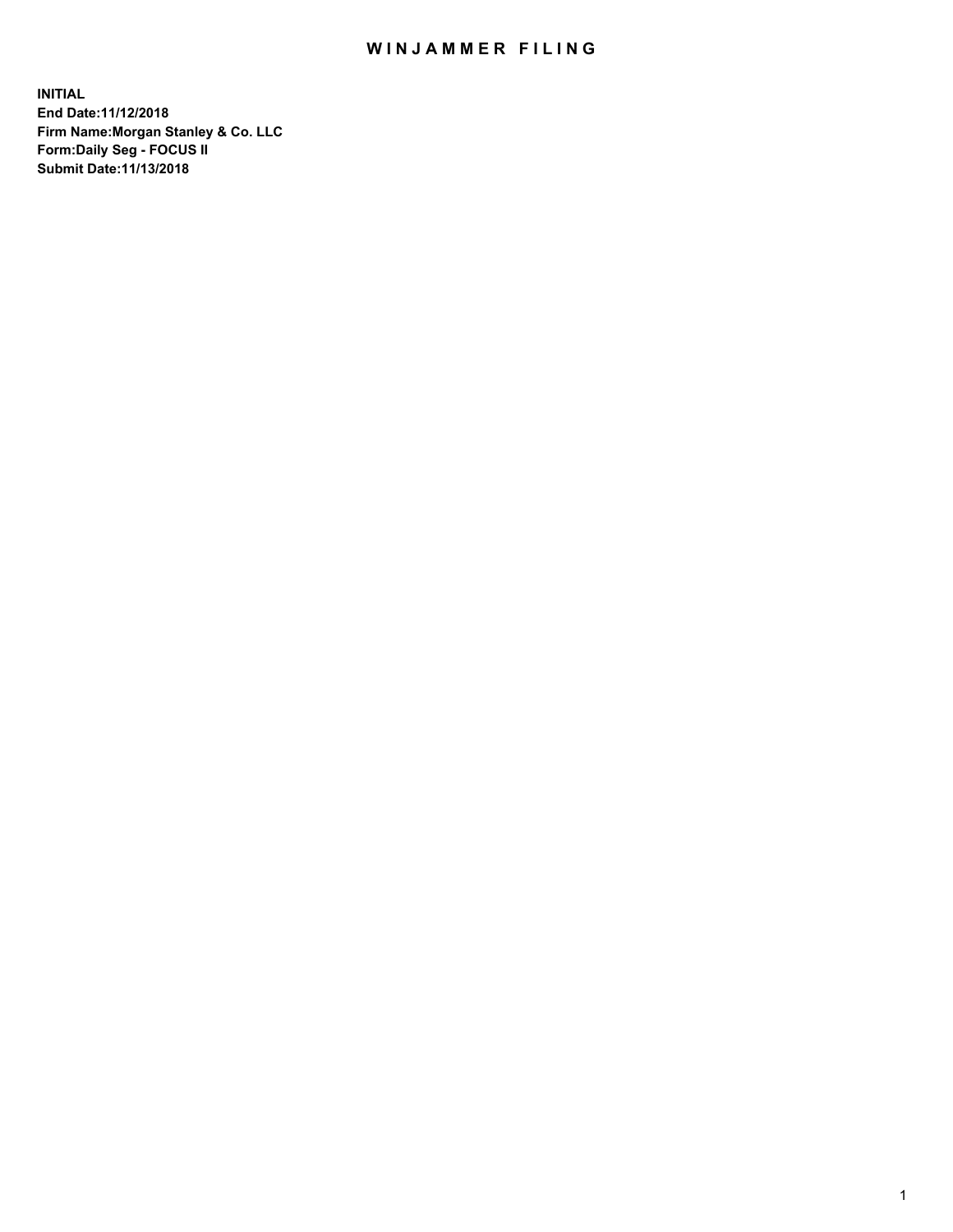**INITIAL End Date:11/12/2018 Firm Name:Morgan Stanley & Co. LLC Form:Daily Seg - FOCUS II Submit Date:11/13/2018 Daily Segregation - Cover Page**

| Name of Company                                                                   | Morgan Stanley & Co. LLC     |
|-----------------------------------------------------------------------------------|------------------------------|
| <b>Contact Name</b>                                                               | <b>Ikram Shah</b>            |
| <b>Contact Phone Number</b>                                                       | 212-276-0963                 |
| <b>Contact Email Address</b>                                                      | Ikram.shah@morganstanley.com |
| FCM's Customer Segregated Funds Residual Interest Target (choose one):            |                              |
| a. Minimum dollar amount: ; or                                                    | 280,000,000                  |
| b. Minimum percentage of customer segregated funds required:% ; or                | <u>0</u>                     |
| c. Dollar amount range between: and; or                                           | <u>0 0</u>                   |
| d. Percentage range of customer segregated funds required between: % and %.       | 0 Q                          |
| FCM's Customer Secured Amount Funds Residual Interest Target (choose one):        |                              |
| a. Minimum dollar amount: ; or                                                    | 140,000,000                  |
| b. Minimum percentage of customer secured funds required:%; or                    | <u>0</u>                     |
| c. Dollar amount range between: and; or                                           | 0 <sub>0</sub>               |
| d. Percentage range of customer secured funds required between:% and%.            | 0 <sub>0</sub>               |
| FCM's Cleared Swaps Customer Collateral Residual Interest Target (choose one):    |                              |
| a. Minimum dollar amount: ; or                                                    | 92,000,000                   |
| b. Minimum percentage of cleared swaps customer collateral required:% ; or        | <u>0</u>                     |
| c. Dollar amount range between: and; or                                           | 0 Q                          |
| d. Percentage range of cleared swaps customer collateral required between:% and%. | 00                           |

Attach supporting documents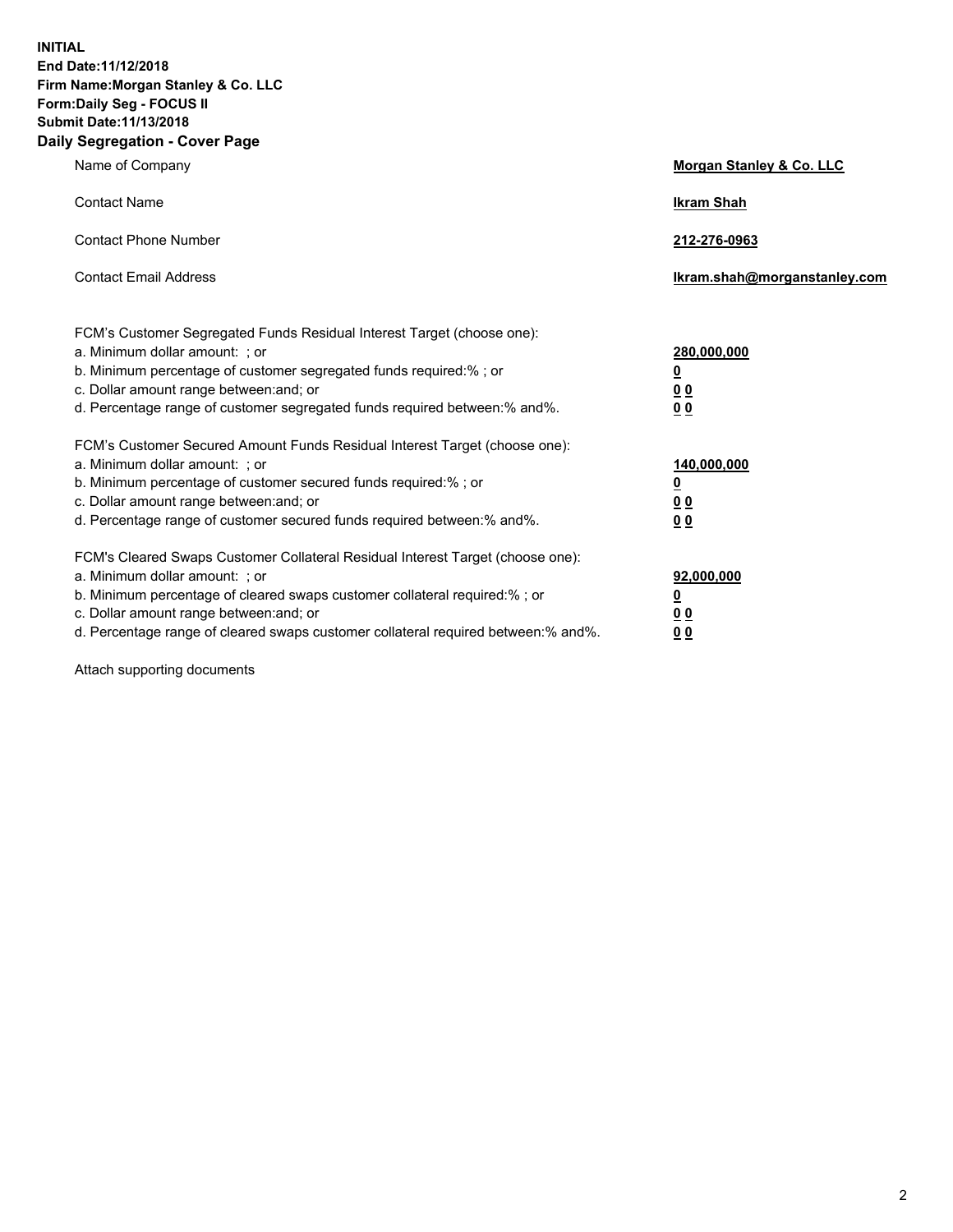## **INITIAL End Date:11/12/2018 Firm Name:Morgan Stanley & Co. LLC Form:Daily Seg - FOCUS II Submit Date:11/13/2018**

**Daily Segregation - Secured Amounts** Foreign Futures and Foreign Options Secured Amounts Amount required to be set aside pursuant to law, rule or regulation of a foreign government or a rule of a self-regulatory organization authorized thereunder 1. Net ledger balance - Foreign Futures and Foreign Option Trading - All Customers A. Cash **3,391,066,057** [7315] B. Securities (at market) **2,311,466,172** [7317] 2. Net unrealized profit (loss) in open futures contracts traded on a foreign board of trade **-634,997,712** [7325] 3. Exchange traded options a. Market value of open option contracts purchased on a foreign board of trade **35,788,252** [7335] b. Market value of open contracts granted (sold) on a foreign board of trade **-33,720,336** [7337] 4. Net equity (deficit) (add lines 1. 2. and 3.) **5,069,602,433** [7345] 5. Account liquidating to a deficit and account with a debit balances - gross amount **231,276,677** [7351] Less: amount offset by customer owned securities **-230,166,557** [7352] **1,110,120** 6. Amount required to be set aside as the secured amount - Net Liquidating Equity Method (add lines 4 and 5) 7. Greater of amount required to be set aside pursuant to foreign jurisdiction (above) or line 6. FUNDS DEPOSITED IN SEPARATE REGULATION 30.7 ACCOUNTS 1. Cash in banks A. Banks located in the United States **494,117,910** [7500] B. Other banks qualified under Regulation 30.7 **859,111,381** [7520] **1,353,229,291** 2. Securities A. In safekeeping with banks located in the United States **153,328,252** [7540] B. In safekeeping with other banks qualified under Regulation 30.7 **0** [7560] **153,328,252** [7570] 3. Equities with registered futures commission merchants A. Cash **6,996,919** [7580] B. Securities **0** [7590] C. Unrealized gain (loss) on open futures contracts **-10,459** [7600] D. Value of long option contracts **0** [7610] E. Value of short option contracts **0** [7615] **6,986,460** [7620] 4. Amounts held by clearing organizations of foreign boards of trade A. Cash **0** [7640] B. Securities **0** [7650] C. Amount due to (from) clearing organization - daily variation **0** [7660] D. Value of long option contracts **0** [7670] E. Value of short option contracts **0** [7675] **0** [7680] 5. Amounts held by members of foreign boards of trade A. Cash **2,308,057,566** [7700] B. Securities **2,158,137,920** [7710] C. Unrealized gain (loss) on open futures contracts **-634,987,254** [7720] D. Value of long option contracts **35,788,252** [7730] E. Value of short option contracts **-33,720,336** [7735] **3,833,276,148** 6. Amounts with other depositories designated by a foreign board of trade **0** [7760]

- 7. Segregated funds on hand **0** [7765]
- 8. Total funds in separate section 30.7 accounts **5,346,820,151** [7770]
- 9. Excess (deficiency) Set Aside for Secured Amount (subtract line 7 Secured Statement Page 1 from Line 8)
- 10. Management Target Amount for Excess funds in separate section 30.7 accounts **140,000,000** [7780]
- 11. Excess (deficiency) funds in separate 30.7 accounts over (under) Management Target **136,107,598** [7785]

**0** [7305]

[7354] **5,070,712,553** [7355]

**5,070,712,553** [7360]

[7530]

[7740] **276,107,598** [7380]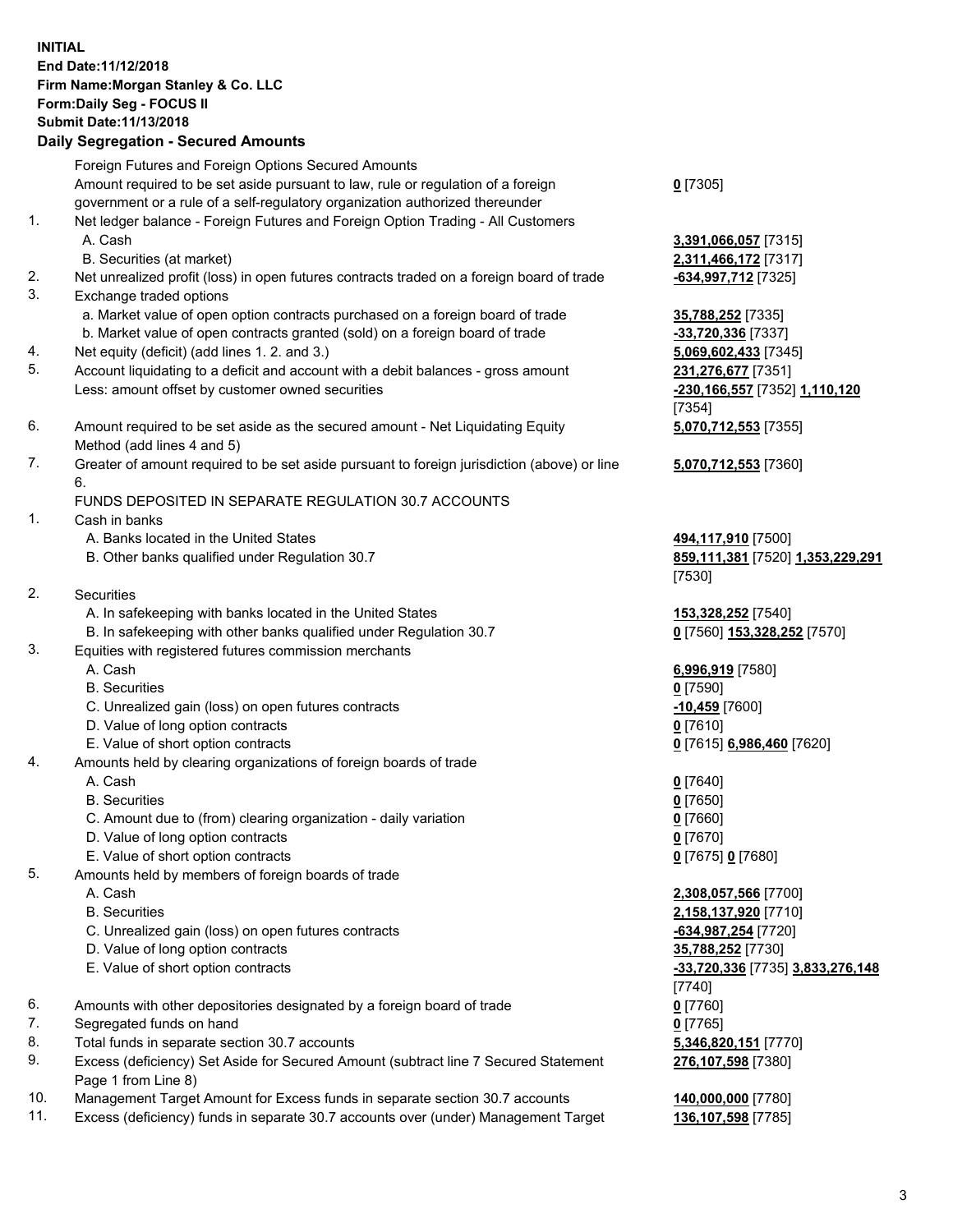**INITIAL End Date:11/12/2018 Firm Name:Morgan Stanley & Co. LLC Form:Daily Seg - FOCUS II Submit Date:11/13/2018 Daily Segregation - Segregation Statement** SEGREGATION REQUIREMENTS(Section 4d(2) of the CEAct) 1. Net ledger balance A. Cash **13,841,609,096** [7010] B. Securities (at market) **6,978,558,973** [7020] 2. Net unrealized profit (loss) in open futures contracts traded on a contract market **-3,550,194,976** [7030] 3. Exchange traded options A. Add market value of open option contracts purchased on a contract market **366,212,532** [7032] B. Deduct market value of open option contracts granted (sold) on a contract market **-519,939,778** [7033] 4. Net equity (deficit) (add lines 1, 2 and 3) **17,116,245,847** [7040] 5. Accounts liquidating to a deficit and accounts with debit balances - gross amount **1,362,481,410** [7045] Less: amount offset by customer securities **-1,356,054,639** [7047] **6,426,771** [7050] 6. Amount required to be segregated (add lines 4 and 5) **17,122,672,618** [7060] FUNDS IN SEGREGATED ACCOUNTS 7. Deposited in segregated funds bank accounts A. Cash **4,815,150,245** [7070] B. Securities representing investments of customers' funds (at market) **0** [7080] C. Securities held for particular customers or option customers in lieu of cash (at market) **589,286,675** [7090] 8. Margins on deposit with derivatives clearing organizations of contract markets A. Cash **5,930,019,900** [7100] B. Securities representing investments of customers' funds (at market) **0** [7110] C. Securities held for particular customers or option customers in lieu of cash (at market) **6,389,272,298** [7120] 9. Net settlement from (to) derivatives clearing organizations of contract markets **-120,717,617** [7130] 10. Exchange traded options A. Value of open long option contracts **366,212,532** [7132] B. Value of open short option contracts **-519,939,778** [7133] 11. Net equities with other FCMs A. Net liquidating equity **6,810,234** [7140] B. Securities representing investments of customers' funds (at market) **0** [7160] C. Securities held for particular customers or option customers in lieu of cash (at market) **0** [7170] 12. Segregated funds on hand **0** [7150] 13. Total amount in segregation (add lines 7 through 12) **17,456,094,489** [7180] 14. Excess (deficiency) funds in segregation (subtract line 6 from line 13) **333,421,871** [7190]

- 15. Management Target Amount for Excess funds in segregation **280,000,000** [7194]
- 16. Excess (deficiency) funds in segregation over (under) Management Target Amount Excess

**53,421,871** [7198]